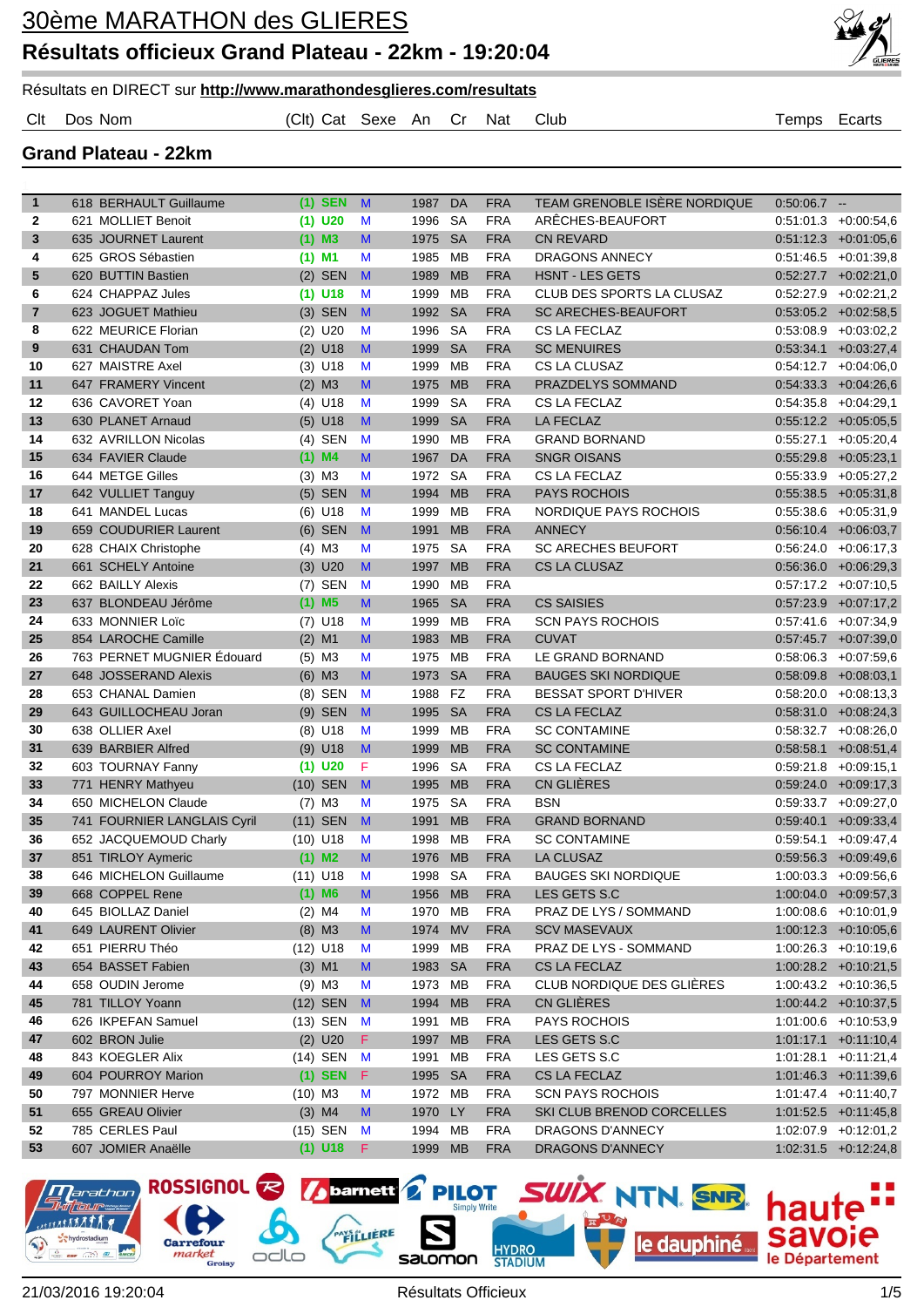

| Clt        | Dos Nom                                     |           | (Clt) Cat               | Sexe   | An                 | Cr                     | Nat                      | Club                                        | Temps     | Ecarts                                            |
|------------|---------------------------------------------|-----------|-------------------------|--------|--------------------|------------------------|--------------------------|---------------------------------------------|-----------|---------------------------------------------------|
|            |                                             |           |                         |        |                    |                        |                          |                                             |           |                                                   |
| 54<br>55   | 672 FAVRE-FELIX Elisa<br>680 JACOB Clement  |           | $(2)$ SEN               | F<br>M | 1989<br>1992       | <b>MB</b><br><b>MB</b> | <b>FRA</b><br><b>FRA</b> | <b>DRAGONS ANNECY</b><br><b>ASO NTN-SNR</b> |           | $1:02:34.3$ +0:12:27,6<br>$1:02:34.6$ +0:12:27,9  |
| 56         | 665 NIERMARECHAL Robin                      |           | $(16)$ SEN              |        | 1999               |                        | <b>FRA</b>               | <b>SC BELLEVAUX</b>                         |           | $1:02:40.6$ +0:12:33,9                            |
| 57         | 613 AUBRY Julia                             |           | $(13)$ U18<br>$(2)$ U18 | M<br>F | 1999               | MB<br><b>SA</b>        | <b>FRA</b>               | <b>CS FECLAZ</b>                            |           | $1:02:48.0 +0:12:41,3$                            |
| 58         | 671 LANCHAIS Emmanuel                       | $(11)$ M3 |                         | M      | 1971               | SA                     | <b>FRA</b>               | CS LA FÉCLAZ                                |           | $1:02:55.5$ +0:12:48,8                            |
| 59         | 667 BANIZETTE Camille                       |           | $(2)$ M <sub>2</sub>    | M      | 1977               | AP                     | <b>FRA</b>               | <b>SC CHAMPSAUR</b>                         |           | $1:03:21.5$ +0:13:14,8                            |
| 60         | 796 DESUZINGE Pascal                        |           | $(2)$ M <sub>5</sub>    | M      | 1962               | MВ                     | <b>FRA</b>               | <b>BELLEVAUX</b>                            |           | $1:03:40.6$ +0:13:33,9                            |
| 61         | 666 TOCHON Laurent                          |           | $(4)$ M4                | M      | 1967               | <b>MB</b>              | <b>FRA</b>               | <b>SC PAYS-ROCHOIS</b>                      |           | $1:03:49.5 +0:13:42.8$                            |
| 62         | 656 DUCASTEL Benjamin                       |           | $(4)$ U20               | M      | 1997               | DA                     | <b>FRA</b>               | SN CHARTROUSIN                              |           | $1:03:54.4$ +0:13:47,7                            |
| 63         | 705 RIGAUT Jean-xavier                      |           | (17) SEN                | M      | 1989               | <b>MB</b>              | <b>FRA</b>               | <b>MAIRIE ANNECY</b>                        |           | $1:04:05.2 +0:13:58.5$                            |
| 64         | 673 CHEMIN Eric                             |           | $(5)$ M4                | M      | 1966               | <b>SA</b>              | <b>FRA</b>               | E S BESSANS                                 |           | $1:04:10.8$ +0:14:04.1                            |
| 65         | 813 VAUTEY Clement                          |           | (18) SEN                | M      | 1994               | <b>MB</b>              | <b>FRA</b>               | <b>BELLEVAUX</b>                            |           | $1:04:14.7$ +0:14:08,0                            |
| 66         | 831 MARIE Arthur                            |           | $(14)$ U18              | M      | 1998               | <b>MB</b>              | <b>FRA</b>               | <b>ALEX</b>                                 |           | $1:04:14.8$ +0:14:08,1                            |
| 67         | 615 MICHELON Delphine                       |           | $(1)$ M <sub>2</sub>    | F.     | 1978               | <b>SA</b>              | <b>FRA</b>               | <b>BSN</b>                                  |           | $1:04:24.4$ +0:14:17,7                            |
| 68         | 731 LORIER Lionel                           |           | $(6)$ M4                | M      | 1967               | DA                     | <b>FRA</b>               | CO7LAUX                                     |           | $1:04:31.1 + 0:14:24.4$                           |
| 69         | 787 CAMAS David                             | $(12)$ M3 |                         | M      | 1973               | <b>MB</b>              | <b>FRA</b>               | LA COPPANDY DU SALÈVE                       |           | $1:04:43.0 +0:14:36.3$                            |
| 70         | 756 AUBRY Eric                              |           | $(7)$ M4                | M      | 1968               | <b>SA</b>              | <b>FRA</b>               | MONTAGNY LES LANCHES                        |           | $1:04:45.5$ +0:14:38,8                            |
| 71         | 606 MONNIER Chloé                           |           | $(3)$ U18               | F.     | 1998               | <b>MB</b>              | <b>FRA</b>               | <b>SCN PAYS ROCHOIS</b>                     |           | $1:04:51.9$ +0:14:45,2                            |
| 72         | 749 PLACAIS Francois-xavier                 |           | $(4)$ M1                | M      | 1983               | <b>SA</b>              | <b>FRA</b>               | <b>CS LES SAISIES</b>                       |           | $1:04:56.3 +0:14:49.6$                            |
| 73         | 859 CADET Stéphane                          | $(13)$ M3 |                         | M      | 1973               | <b>MB</b>              | <b>FRA</b>               | <b>ASSOCIATION SPORTIVE EVIRES</b>          |           | $1:05:03.9$ +0:14:57,2                            |
| 74         | 681 HARZALLAH Thierry                       |           | $(8)$ M4                | M      | 1966               | <b>BO</b>              | <b>FRA</b>               | <b>SC CHALON SUR SAONE</b>                  |           | $1:05:22.6$ +0:15:15,9                            |
| 75         | 608 DUPERTHUY Maelle                        |           | $(4)$ U18               | F      | 1998               | <b>MB</b>              | <b>FRA</b>               | <b>SC CONTAMINE</b>                         |           | $1:05:31.1 + 0:15:24,4$                           |
| 76         | 660 PESSEY Rose                             |           | $(5)$ U18               | F      | 1998               | MB                     | <b>FRA</b>               | LE GRAND BORNAND                            | 1:06:02.1 | $+0.15.55,4$                                      |
| 77         | 616 LEBARD Susan                            |           | $(1)$ M3                | F      | 1972               | <b>MB</b>              | <b>FRA</b>               | <b>DRAGONS D'ANNECY</b>                     |           | $1:06:12.6$ +0:16:05,9                            |
| 78         | 865 PAYEL Léo                               |           | (19) SEN                | M      | 1991               | <b>MB</b>              | <b>FRA</b>               | <b>COPPONEX</b>                             |           | $1:06:14.2 +0:16:07,5$                            |
| 79         | 614 BOSSY Anouk                             |           | $(6)$ U18               | F      | 1999               | <b>MB</b>              | <b>FRA</b>               | LES DRAGONS D'ANNECY                        |           | $1:06.24.8$ +0:16:18,1                            |
| 80         | 679 SAULNIER Nikola                         |           | (20) SEN                | M      | 1986               | MВ                     | <b>FRA</b>               | DRAGONS ANNECY                              |           | $1:06:39.3 + 0:16:32.6$                           |
| 81         | 611 VISTE Nais                              |           | $(7)$ U18               | F      | 1999               | <b>MB</b>              | <b>FRA</b>               | <b>VILLARD/BOEG</b>                         |           | $1:06.44.9 + 0:16.38,2$                           |
| 82         | 752 DUPARC Vincent                          |           | $(9)$ M4                | M      | 1970               | MB                     | <b>FRA</b>               | MÛRES                                       |           | $1:06:53.9 +0:16:47,2$                            |
| 83         | 669 VASSAL Xavier                           |           | $(3)$ M <sub>5</sub>    | M      | 1962               | <b>MV</b>              | <b>FRA</b>               | <b>SC RANSPACH</b>                          |           | $1:06.57.9$ +0:16:51,2                            |
| 84         | 793 CALANDRY Christophe                     |           | $(4)$ M5                | M      | 1964               | <b>MB</b>              | <b>FRA</b>               | <b>SEVRIER</b>                              |           | $1:07:05.8$ +0:16:59,1                            |
| 85         | 773 TRONCHET Regis                          |           | $(5)$ M1                | M      | 1981               | <b>SA</b>              | <b>FRA</b>               | <b>SKO BE ALBERT</b>                        |           | $1:07:15.2 +0:17:08.5$                            |
| 86         | 760 CHAMBARD Alexandra                      |           | $(1)$ M1                | F      | 1985               | <b>MB</b>              | <b>FRA</b>               | <b>CUVAT</b>                                |           | $1:07:16.4$ +0:17:09,7                            |
| 87         | 795 MICHEL Philippe                         |           | $(3)$ M2                | M      | 1977               | <b>MB</b>              | <b>FRA</b>               | <b>CS LA CLUSAZ</b>                         |           | 1:07:29.9 +0:17:23,2                              |
| 88         | 765 BYLICKI Aurelien                        |           | (21) SEN                | M      | 1986               | <b>MB</b>              | <b>FRA</b>               | <b>SC USILLON</b>                           |           | 1:07:35.7 +0:17:29,0                              |
| 89         | 829 BALME Cyril                             |           | (22) SEN                | M      | 1990               | <b>MB</b>              | <b>FRA</b>               | <b>THÔNES</b>                               |           | $1:07:37.0 +0:17:30.3$                            |
| 90         | 810 FOULAZ Jacques                          |           | $(1)$ M8                | M      | 1949               | MВ                     | <b>FRA</b>               | PAYS ROCHOIS                                |           | $1:07:43.5$ +0:17:36,8                            |
| 91         | 684 JOURNET Damien                          |           | $(4)$ M2                | M      | 1980 SA            |                        | <b>FRA</b>               | LA FECLAZ                                   |           | $1:07:49.4$ +0:17:42,7                            |
| 92         | 730 SEGAY Philippe                          |           | $(5)$ M <sub>5</sub>    | M      | 1965 MB            |                        | <b>FRA</b>               | RANDO CHERAN                                |           | $1:07:57.0 +0:17:50,3$                            |
| 93         | 663 DECHAMBOUX Félix                        |           | $(15)$ U18              | M      | 1999 MB            |                        | <b>FRA</b>               | <b>SC PAYS ROCHOIS</b>                      |           | $1:08:11.5 + 0:18:04.8$                           |
| 94         | 742 HERVIEU Pierre                          |           | (23) SEN                | M      | 1995 DA            |                        | <b>FRA</b>               |                                             |           | $1:08:12.5 + 0:18:05.8$                           |
| 95         | 687 BERGER Michael                          |           | $(5)$ M2                | M      | 1977 DA            |                        | <b>FRA</b>               | <b>US SAINT EGREVE</b>                      |           | $1:08:51.2$ +0:18:44,5                            |
| 96         | 609 LABROSSE Marie                          |           | $(3)$ U20               | F      | 1997 MB            |                        | <b>FRA</b>               | SKI CLUB NORDIQUE DU PAYS ROCH              |           | $1:08:59.3 +0:18:52.6$                            |
| 97         | 727 RIGAUT Jean-luc                         |           | $(2)$ M6                | M      | 1959 MB            |                        | <b>FRA</b>               | <b>MAIRIE ANNECY</b>                        |           | $1:09:08.2$ +0:19:01,5                            |
| 98         | 806 FORTINA Frédéric                        | $(14)$ M3 |                         | M      | 1973 MB            |                        | <b>FRA</b>               | <b>LES CONTAMINES</b>                       |           | 1:09:09.7 +0:19:03,0                              |
| 99         | 757 LEVET Caroline                          |           | $(2)$ M3                | F.     | 1974 MB            |                        | <b>FRA</b>               | <b>PAYS ROCHOIS</b>                         |           | $1:09:15.9$ +0:19:09,2                            |
| 100        | 707 REZVOY Remi                             |           | $(6)$ M1                | M      | 1983 MB            |                        | <b>FRA</b>               | <b>CHARVONNEX</b>                           |           | $1:09:24.9$ +0:19:18,2                            |
| 101        | 812 REZVOY Vincent                          |           | $(6)$ M2                | M      | 1979 MB            |                        | <b>FRA</b>               | ASO NTN-SNR ROULEMENTS                      |           | $1:09:25.7$ +0:19:19,0                            |
| 102        | 694 ULRICH Tim<br>697 BIBOLLET RUCHE Xavier |           | $(7)$ M1                | M      | 1983 MB<br>1970 MB |                        | <b>FRA</b><br><b>FRA</b> | LES DRAGONS D'ANNECY<br><b>RANDO CHERAN</b> |           | $1:09:28.9$ +0:19:22,2                            |
| 103<br>104 | 819 GIRARDOT Mathieu                        | $(10)$ M4 | $(8)$ M1                | M<br>M | 1984 MB            |                        | <b>FRA</b>               | EPAGNY                                      |           | $1:09:37.2 +0:19:30,5$<br>$1:09:39.3 + 0:19:32.6$ |
| 105        | 805 PLACAIS Laurianne                       |           | $(2)$ M1                | F.     | 1984 SA            |                        | <b>FRA</b>               | <b>CS LES SAISIES</b>                       |           | $1:09:43.3 + 0:19:36.6$                           |
| 106        | 767 BECHET Yann                             | $(15)$ M3 |                         | M      | 1971 SA            |                        | <b>FRA</b>               | LA BIOLLE                                   |           | $1:09:45.4$ +0:19:38,7                            |
| 107        | 735 MAGNENAZ Christophe                     | $(16)$ M3 |                         | M      | 1971               | <b>MB</b>              | <b>FRA</b>               | <b>CERVENS</b>                              |           | $1:09:47.9$ +0:19:41,2                            |
| 108        | 732 JEUNET Didier                           |           | $(3)$ M6                | M      | 1957 MB            |                        | <b>FRA</b>               | <b>CRAN GEVRIER</b>                         |           | $1:09:56.1$ +0:19:49,4                            |
| 109        | 612 BASTARD ROSSET Justine                  |           | $(8)$ U18               | F.     | 1998 MB            |                        | <b>FRA</b>               | SKI CLUB GRAND BORNAND                      |           | $1:10:09.2$ +0:20:02,5                            |
| 110        | 685 CONTE Richard                           |           | $(1)$ M7                | M      | 1954 SA            |                        | <b>FRA</b>               | <b>SC MENUIRES</b>                          |           | $1:10:23.4$ +0:20:16,7                            |
| 111        | 856 TRACQ Jean-baptiste                     |           | $(7)$ M2                | M      | 1980 SA            |                        | <b>FRA</b>               | <b>ES BESSANS</b>                           |           | $1:10:25.7$ +0:20:19,0                            |
|            |                                             |           |                         |        |                    |                        |                          |                                             |           |                                                   |

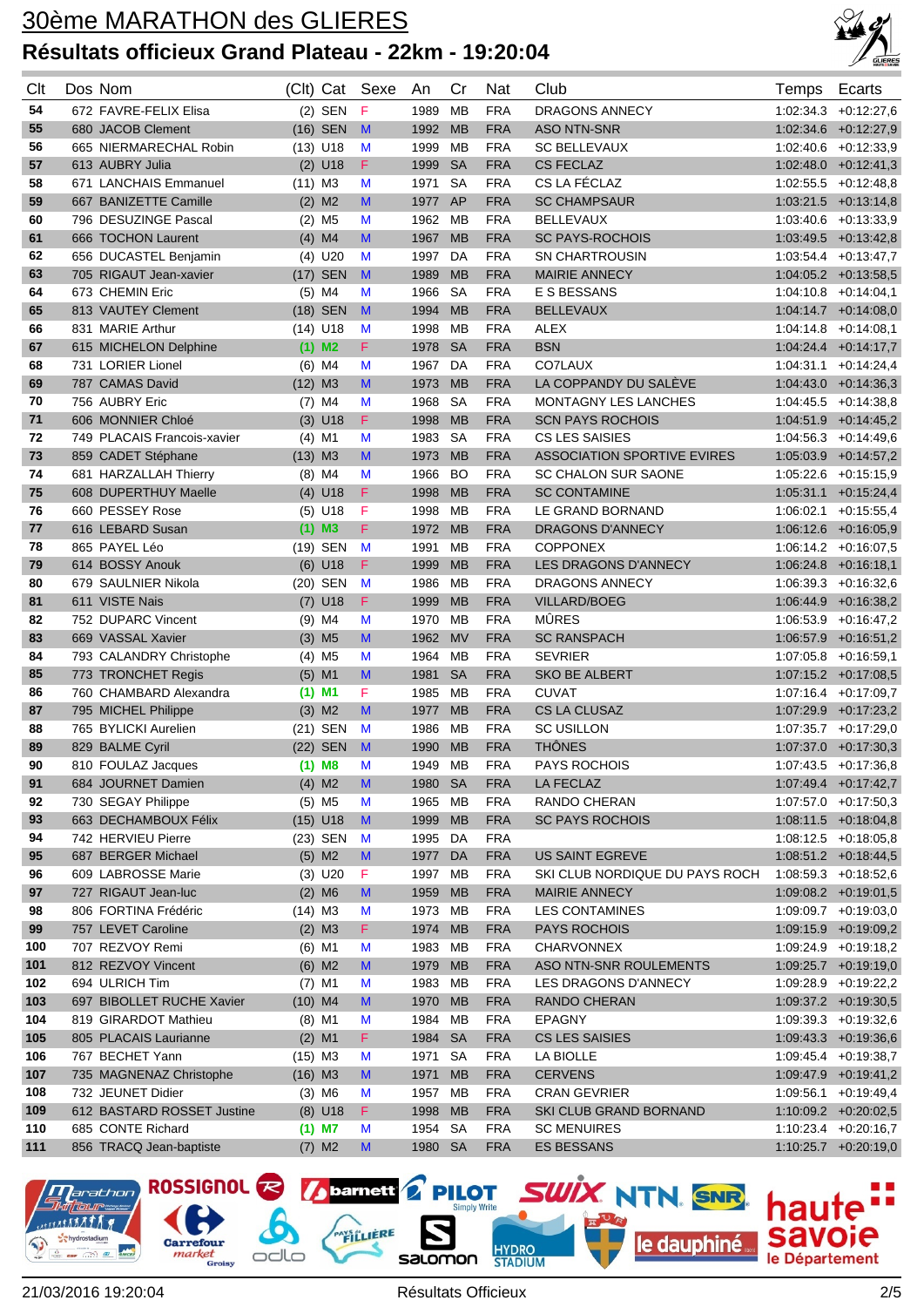

| Clt | Dos Nom                   |                       | (Clt) Cat            | Sexe         | An      | Cr        | Nat        | Club                               | <b>Temps</b> | Ecarts                   |
|-----|---------------------------|-----------------------|----------------------|--------------|---------|-----------|------------|------------------------------------|--------------|--------------------------|
| 112 | 864 COLLOUD Diane         |                       | $(9)$ U18            | $\mathsf F$  | 1998    | MВ        | <b>FRA</b> | <b>BELLEVAUX</b>                   |              | 1:10:27.6 +0:20:20.9     |
| 113 | 688 MOINE Jules           |                       | $(16)$ U18           | M            | 1999    | <b>MB</b> | <b>FRA</b> | <b>CNG</b>                         |              | $1:10:35.5$ +0:20:28,8   |
| 114 | 610 POISSON Soline        |                       | $(10)$ U18           | F            | 1998    | МB        | <b>FRA</b> | SKI CLUB DU PAYS ROCHOIS           |              | $1:10.54.0 + 0.20:47.3$  |
| 115 | 792 MOINE Pascal          | $(11)$ M4             |                      | M            | 1967    | <b>MB</b> | <b>FRA</b> | <b>CNG</b>                         |              | $1:11:06.4$ +0:20:59,7   |
| 116 | 750 CHANAL Gilbert        |                       | $(4)$ M6             | M            | 1957    | <b>FZ</b> | <b>FRA</b> | <b>BESSAT SPORT D'HIVER</b>        |              | $1:11:08.0 + 0:21:01,3$  |
| 117 | 746 BOIRON Mathieu        |                       | $(17)$ U18           | M            | 1999    | <b>MB</b> | <b>FRA</b> | RANDO CHERAN                       |              | $1:11:41.1$ $+0:21:34.4$ |
| 118 | 846 LAMALLE Boris         | $(12)$ M4             |                      | M            | 1969    | <b>SA</b> | <b>FRA</b> | ST ALBAN-LEYSSE                    |              | $1:11:46.7$ +0:21:40,0   |
| 119 | 841 GARDONI Florence      |                       | $(3)$ M3             | F.           | 1974    | <b>LY</b> | <b>FRA</b> | SKI CLUB BRENOD CORCELLES          |              | $1:12:04.2$ +0:21:57,5   |
| 120 | 675 COMAS Florence        |                       | $(1)$ M4             | F            | 1966    | <b>SA</b> | <b>FRA</b> | <b>CESN REVARD</b>                 |              | $1:12.05.2$ +0:21:58,5   |
| 121 | 683 POLLET Joseph         |                       | $(2)$ M7             | M            | 1954    | <b>MB</b> | <b>FRA</b> | <b>LA CLUSAZ</b>                   |              | $1:12:29.7$ +0:22:23,0   |
| 122 | 808 PRETRE Matthieu       |                       | $(9)$ M1             | M            | 1984    | MJ        | <b>FRA</b> | <b>SC DAMPRICHARD</b>              |              | 1:12:56.6 +0:22:49,9     |
| 123 | 747 DEFRETIN Simon        |                       | (24) SEN             | M            | 1989    | <b>MB</b> | <b>FRA</b> | RANDO CHERAN                       |              | $1:13.08.4$ +0:23:01,7   |
| 124 | 721 NERRIÈRE Christian    | $(13)$ M4             |                      | M            | 1967    | DA        | <b>FRA</b> | SKI NORDIQUE BELLEDONNE            |              | $1:13:11.3 + 0.23.04.6$  |
| 125 | 728 ROBINEAU François     | $(14)$ M4             |                      | M            | 1970 IF |           | <b>FRA</b> | FEDERATION SPORTIVE DE LA POLI     |              | $1:13:13.1$ $+0:23:06,4$ |
| 126 | 690 PIQUOT Sylvain        | $(17)$ M3             |                      | M            | 1973    | MВ        | <b>FRA</b> | SKI-CLUB SAINT JEAN DE SIXT        |              | $1:13:13.4$ +0:23:06,7   |
| 127 | 862 BOUVIER Georges       |                       | $(5)$ M6             | M            | 1956    | <b>MB</b> | <b>FRA</b> | <b>BOGEVE</b>                      |              | $1:13:18.9$ +0:23:12,2   |
| 128 | 715 MARTIN Pierre         |                       | $(6)$ M <sub>5</sub> | M            | 1963    | MB        | <b>FRA</b> | LES CONTAMINES-MONTJOIE            |              | $1:13.34.1 + 0.23:27.4$  |
| 129 | 866 ZAMPIN Elie           |                       | $(7)$ M <sub>5</sub> | M            | 1964    | <b>MB</b> | <b>FRA</b> | <b>ASPTT ANNECY</b>                |              | $1:13:40.0 + 0:23:33.3$  |
| 130 | 823 AUBRY Anne marie      |                       | $(2)$ M4             | F            | 1969    | SA        | <b>FRA</b> | <b>MONTAGNY LES LANCHES</b>        |              | $1:13:59.1 + 0:23.52,4$  |
| 131 | 710 PERONI Francois       |                       | $(6)$ M6             | M            | 1956    | <b>MB</b> | <b>FRA</b> | LA ROCHETTE                        |              | $1:13:59.3$ +0:23:52,6   |
| 132 | 852 ROL Jean louis        |                       | $(2)$ M <sub>8</sub> | M            | 1949    | <b>SA</b> | <b>FRA</b> | <b>MERCURY</b>                     |              | $1:14.09.3 + 0.24:02.6$  |
| 133 | 817 COMINOTTO Jonathan    |                       | (25) SEN             | $\mathbf{M}$ | 1987    | <b>MB</b> | <b>FRA</b> | <b>CLUB NORDIQUE DES GLIERES</b>   |              | $1:14:10.0 +0:24:03,3$   |
| 134 | 782 BUET Gerald           | $(15)$ M4             |                      | М            | 1968    | <b>MB</b> | <b>FRA</b> | <b>COPPONEX</b>                    |              | $1:14.40.1 + 0.24:33.4$  |
| 135 | 860 LAVOREL Johany        |                       | (26) SEN             | M            | 1995    | <b>MB</b> | <b>FRA</b> | <b>DRAGONS D'ANNECY</b>            |              | $1:15:07.3$ +0:25:00,6   |
| 136 | 848 MONFA Germinal        |                       | $(3)$ M <sub>8</sub> | М            | 1946    | DA        | <b>FRA</b> | USSE SKI NORDIQUE ST EGREVE        |              | $1:15:16.2 + 0:25:09.5$  |
| 137 | 770 BETRIX Gerald         |                       | (27) SEN             | $\mathbf{M}$ | 1989    | <b>MB</b> | <b>FRA</b> | <b>CHAINAZ LES FRASSES</b>         |              | $1:15:31.4$ +0:25:24,7   |
| 138 | 855 TERCIER Eric          |                       | $(8)$ M <sub>5</sub> | M            | 1961    | <b>SA</b> | <b>FRA</b> | <b>TREVIGNIN</b>                   |              | $1:15:42.6$ +0:25:35,9   |
| 139 | 698 GALVAING Matthieu     |                       | (28) SEN             | $\mathbf{M}$ | 1989    | AU        | <b>FRA</b> | <b>CRETES DU FOREZ</b>             |              | $1:15:51.2$ +0:25:44,5   |
| 140 | 674 LAY Mathilde          |                       | $(4)$ U20            | F            | 1996    | DA        | <b>FRA</b> | <b>SC ALPE D'HUEZ</b>              |              | $1:16.07.8$ +0.26:01,1   |
| 141 | 857 VIOLLET Brigitte      |                       | $(4)$ M3             | F.           | 1971    | <b>MB</b> | <b>FRA</b> | ST PAUL EN CHABLAIS                |              | $1:16:20.4$ +0:26:13,7   |
| 142 | 754 ANSELME Christian     |                       | $(9)$ M <sub>5</sub> | M            | 1962    | <b>MB</b> | <b>FRA</b> | <b>THORENS</b>                     |              | $1:16.38.4 + 0.26:31.7$  |
| 143 | 706 BLANC Stephane        | $(18)$ M3             |                      | M            | 1973    | IF        | <b>FRA</b> | <b>BIATHLON CLUB MONTESSON</b>     |              | $1:16:44.6$ +0:26:37,9   |
| 144 | 814 BRETON Romuald        | $(19)$ M3             |                      | M            | 1975    | MB        | <b>FRA</b> | <b>BELLEVAUX</b>                   | 1:16:48.9    | $+0.26:42,2$             |
| 145 | 693 PESCHOT Regis         |                       | $(7)$ M6             | M            | 1956    | <b>MB</b> | <b>FRA</b> | <b>DRAGONS ANNY</b>                |              | $1:16.52.1 + 0.26.45.4$  |
| 146 | 786 TAILLANDIER Eric      | $(10)$ M <sub>5</sub> |                      | M            | 1963    | MB        | <b>FRA</b> | DRAGONS ANNECY                     |              | $1:17:28.3 + 0:27:21.6$  |
| 147 | 678 BENCHEHIDA Jihanne    |                       | $(3)$ M1             | F.           | 1983 AP |           | <b>FRA</b> | <b>SC CHAMPSAUR</b>                |              | $1:17:42.4$ +0:27:35,7   |
| 148 | 853 SANTY Celine          |                       | $(4)$ M1             | F            | 1984 SA |           | <b>FRA</b> | <b>CLUB DES SPORTS DES SAISIES</b> |              | $1:17:54.7$ +0:27:48,0   |
| 149 | 723 VERMET Eric           | $(11)$ M <sub>5</sub> |                      | M            | 1962 MB |           | <b>FRA</b> | <b>EPAGNY</b>                      |              | $1:18:00.8$ +0:27:54,1   |
| 150 | 833 LEPAUVRE Baptiste     | $(10)$ M1             |                      | М            | 1982 MB |           | <b>FRA</b> | TRISALÈVE                          |              | $1:18:11.1 + 0:28:04,4$  |
| 151 | 755 PINHAS Michel         |                       | $(8)$ M6             | M            | 1956    | DA        | <b>FRA</b> | US ST EGREVE                       |              | $1:18:19.1 + 0:28:12,4$  |
| 152 | 722 BRY Thierry           | $(12)$ M <sub>5</sub> |                      | М            | 1963 MB |           | <b>FRA</b> | VILLARD/BOEG                       |              | $1:18:21.9$ +0:28:15,2   |
| 153 | 803 FAVRE-THEYLAZ Laurent | $(16)$ M4             |                      | M            | 1967 SA |           | <b>FRA</b> | LA RAVOIRE                         |              | $1:18:22.4$ +0:28:15,7   |
| 154 | 713 MOMMESSIN Prune       |                       | $(3)$ SEN            | $\mathsf F$  | 1994 MB |           | <b>FRA</b> | <b>MURES</b>                       |              | $1:18:22.6$ +0:28:15,9   |
| 155 | 837 APPLAGNAT Philippe    | $(17)$ M4             |                      | M            | 1967    | <b>MB</b> | <b>FRA</b> | <b>LES CONTAMINES</b>              |              | $1:18:26.0$ +0:28:19,3   |
| 156 | 824 LEMENNICIER Scillia   |                       | $(5)$ U20            | F            | 1996 MB |           | <b>FRA</b> | SKI CLUB SALLANCHES                |              | $1:18:32.4$ +0:28:25,7   |
| 157 | 758 ULRICH Alain          |                       | $(9)$ M6             | M            | 1956 MB |           | <b>FRA</b> | DRAGONS ANNY                       |              | $1:18:34.1$ +0:28:27,4   |
| 158 | 799 DOBERVA Laurent       | $(18)$ M4             |                      | M            | 1966 SA |           | <b>FRA</b> | AIX LES BAINS                      |              | $1:18:40.2$ +0:28:33,5   |
| 159 | 696 BIGLIETO Arnaud       | $(20)$ M3             |                      | M            | 1973 SA |           | <b>FRA</b> | <b>BAUGES SN</b>                   |              | $1:19:16.8$ +0:29:10,1   |
| 160 | 840 FAVRE Pascal          | $(10)$ M6             |                      | M            | 1958    | МB        | <b>FRA</b> | LES DRAGONS ANNECY                 |              | $1:19:26.1 + 0:29:19.4$  |
| 161 | 720 BEAUDOIN Dominique    |                       | $(3)$ M7             | M            | 1953    | <b>MB</b> | <b>FRA</b> | <b>MEGEVE</b>                      |              | $1:19:43.8$ +0:29:37,1   |
| 162 | 716 BOURRIEN Gerard       |                       | $(4)$ M7             | М            | 1952    | <b>MB</b> | <b>FRA</b> | DRAGONS ANNECY                     |              | $1:19:52.0 +0:29:45,3$   |
| 163 | 733 MACAULEY Domhnall     | $(11)$ M6             |                      | M            | 1957    | ETR       | <b>IRE</b> | N/A                                |              | $1:19:52.4$ +0:29:45,7   |
| 164 | 844 VAREYON Philippe      | $(12)$ M6             |                      | М            | 1960    | MJ        | <b>FRA</b> | <b>OYONNAX</b>                     |              | 1:19:58.7 +0:29:52,0     |
| 165 | 768 DELBOS Fanny          |                       | $(5)$ M3             | F.           | 1975    | <b>MB</b> | <b>FRA</b> | SKI CLUB VILLARD                   |              | $1:20:11.0 + 0:30:04,3$  |
| 166 | 779 BONNET Pierre         | $(13)$ M6             |                      | М            | 1959    | МB        | <b>FRA</b> | VALLÉE VERTE                       |              | 1:20:13.4 +0:30:06,7     |
| 167 | 702 TUCCINARDI Laurent    | $(19)$ M4             |                      | M            | 1967    | <b>MB</b> | <b>FRA</b> | DRAGONS ANNY                       |              | $1:20:54.4$ +0:30:47,7   |
| 168 | 764 FALCOZ Alain          | $(14)$ M6             |                      | M            | 1960 MB |           | <b>FRA</b> | ASONTN-SNR                         |              | 1:21:06.4 +0:30:59,7     |
| 169 | 839 BOREL Mickael         | $(21)$ M3             |                      | M            | 1975 MB |           | <b>FRA</b> | THORENS GLIERES                    |              | $1:21:08.8$ +0:31:02,1   |

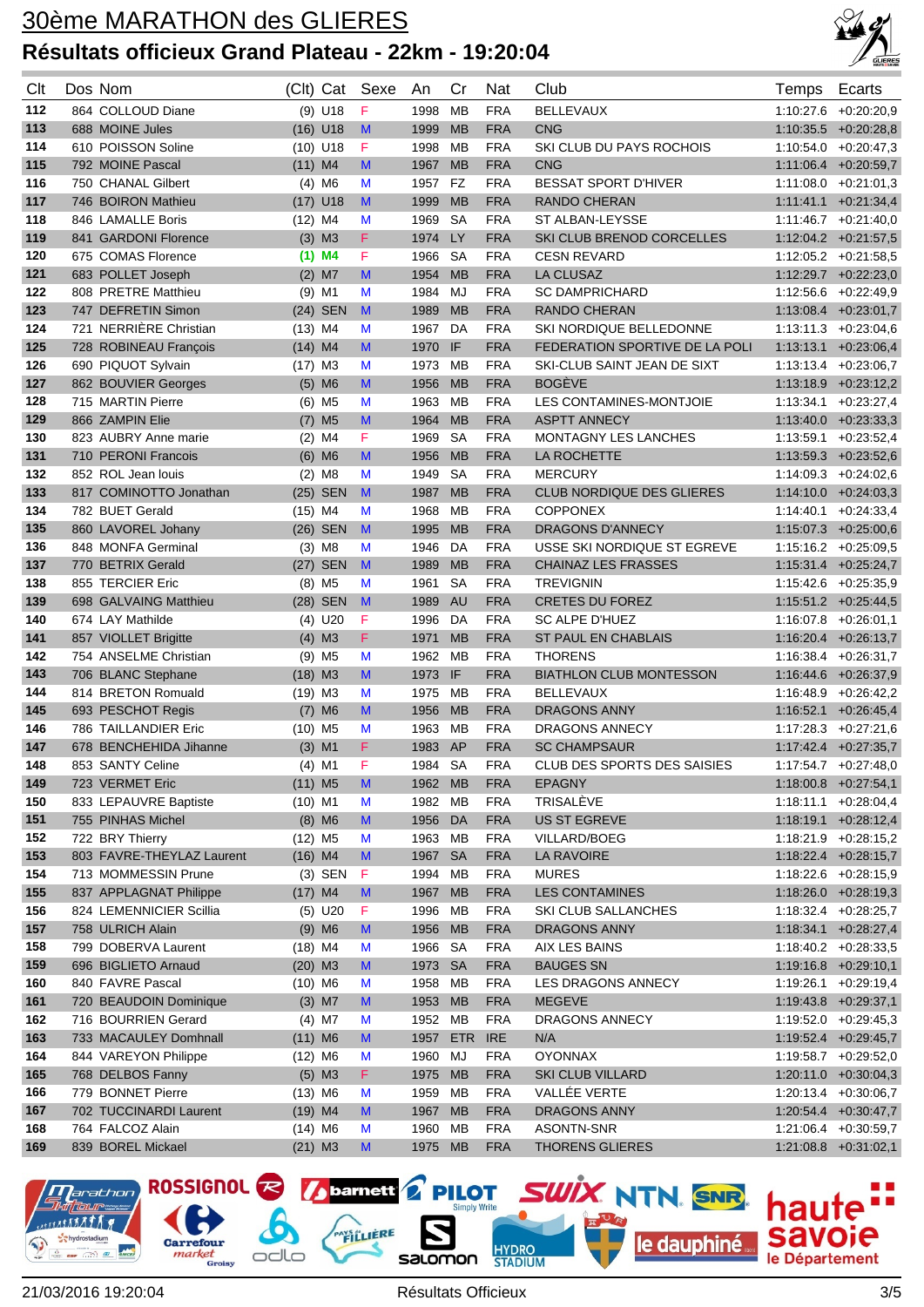

| Clt        | Dos Nom                                   | (Clt) Cat             |                      | Sexe                                                                                                       | An           | Cr              | Nat                      | Club                                      | Temps     | Ecarts                                         |
|------------|-------------------------------------------|-----------------------|----------------------|------------------------------------------------------------------------------------------------------------|--------------|-----------------|--------------------------|-------------------------------------------|-----------|------------------------------------------------|
| 170        | 821 TILLOY Chloe                          |                       | $(6)$ U20            | F                                                                                                          | 1996         | MВ              | <b>FRA</b>               | <b>CNG</b>                                |           | $1:21:16.1 + 0:31:09.4$                        |
| 171        | 734 AMALBERT Renaud                       | $(22)$ M3             |                      | M                                                                                                          | 1974         | AP              | <b>FRA</b>               | GAP                                       |           | $1:21:19.7$ +0:31:13,0                         |
| 172        | 867 AUBERSON Jean                         | $(15)$ M6             |                      | M                                                                                                          | 1960         |                 |                          |                                           |           | $1:21:20.5$ +0:31:13,8                         |
| 173        | 689 BALTHAZARD Jean                       |                       | $(4)$ M <sub>8</sub> | M                                                                                                          | 1947         | <b>SA</b>       | <b>FRA</b>               | <b>CSEN REVARD</b>                        |           | $1:21:25.4$ +0:31:18,7                         |
| 174        | 699 CHARVOZ Christian                     | $(16)$ M6             |                      | M                                                                                                          | 1958         | <b>SA</b>       | <b>FRA</b>               | CS LA FECLAZ                              |           | 1:21:29.4 +0:31:22,7                           |
| 175        | 700 COGÉ Philippe                         | $(20)$ M4             |                      | M                                                                                                          | 1966         | <b>SA</b>       | <b>FRA</b>               | <b>CESN LE REVARD</b>                     |           | $1:22:01.8$ +0:31:55,1                         |
| 176        | 769 BERGERET Jerome                       | $(23)$ M3             |                      | M                                                                                                          | 1975         | MВ              | <b>FRA</b>               | <b>AVIERNOZ</b>                           |           | 1:22:09.3 +0:32:02.6                           |
| 177        | 711 OSTER Sylvain                         | $(17)$ M6             |                      | M                                                                                                          | 1959         | <b>MB</b>       | <b>FRA</b>               | <b>LUCINGES</b>                           |           | $1:22:24.5$ +0:32:17,8                         |
| 178        | 836 MORTREUX Sylvie                       |                       | $(2)$ M2             | F                                                                                                          | 1977         | MВ              | <b>FRA</b>               | <b>SEYNOD</b>                             |           | $1:22:36.8$ +0:32:30,1                         |
| 179        | 801 BERTHIER Yvon                         |                       | $(5)$ M7             | M                                                                                                          | 1952 MB      |                 | <b>FRA</b>               | SKI CLUB DES BRASSES                      |           | 1:22:59.8 +0:32:53,1                           |
| 180        | 780 BROEKAERT Kris                        |                       | $(8)$ M2             | M                                                                                                          | 1980         | ETR             | <b>BEL</b>               | <b>SALSASPURTERS</b>                      |           | $1:23:05.7$ +0:32:59,0                         |
| 181        | 743 BOUCHET Muriel                        |                       | $(6)$ M3             | F.                                                                                                         | 1974         | <b>MB</b>       | <b>FRA</b>               | <b>CHABLAIS NORDIC</b>                    |           | $1:23:11.9$ +0:33:05,2                         |
| 182        | 719 MIRODATOS Yves                        | $(18)$ M6             |                      | M                                                                                                          | 1957         | МB              | <b>FRA</b>               | <b>ANNECY</b>                             |           | $1:23:28.3 +0.33:21.6$                         |
| 183        | 811 BRETON Emmanuelle                     |                       | $(3)$ M <sub>2</sub> | F                                                                                                          | 1977         | <b>MB</b>       | <b>FRA</b>               | <b>BELLEVAUX</b>                          |           | $1:23:33.5$ +0:33:26,8                         |
| 184        | 718 VIENNET Noel                          |                       | $(5)$ M <sub>8</sub> | M                                                                                                          | 1946         | MJ              | <b>FRA</b>               | <b>CSR PONTARLIER</b>                     |           | $1:23:52.6$ +0:33:45,9                         |
| 185        | 745 GASCHIGNARD Guillaume                 |                       | (29) SEN             | M                                                                                                          | 1991         | IF              | <b>FRA</b>               | <b>LOUVECIENNES</b>                       |           | 1:23:57.2 +0:33:50,5                           |
| 186        | 777 VISTE Claude                          | $(13)$ M <sub>5</sub> |                      | M                                                                                                          | 1963         | МB              | <b>FRA</b>               | <b>VILLARD/BOEG</b>                       |           | $1:23:57.3$ +0:33:50,6                         |
| 187        | 766 BUFFARD Herve                         | $(19)$ M6             |                      | M                                                                                                          | 1957         | <b>MJ</b>       | <b>FRA</b>               | <b>MORBIER</b>                            |           | $1:23:59.5$ $+0:33:52,8$                       |
| 188        | 804 GANDY Cécilia                         |                       | $(4)$ M <sub>2</sub> | F                                                                                                          | 1977         | МB              | <b>FRA</b>               | <b>SALLANCHES</b>                         |           | $1:24:13.5 + 0:34:06,8$                        |
| 189        | 739 ORTH Jean                             | $(21)$ M4             |                      | M                                                                                                          | 1967         | <b>MB</b>       | <b>FRA</b>               | <b>SKI CLUB D'AGY</b>                     |           | $1:24:13.7$ +0:34:07,0                         |
| 190        | 776 VISTE Sandrine                        |                       | $(7)$ M3             | F                                                                                                          | 1972         | MВ              | <b>FRA</b>               | <b>VILLARD/BOEG</b>                       |           | $1:24:18.1 + 0:34:11,4$                        |
| 191        | 709 PERINET Ludovic                       | $(24)$ M3             |                      | M                                                                                                          | 1972         | <b>MB</b>       | <b>FRA</b>               | <b>SALLANCHES</b>                         |           | $1:24:21.6$ +0:34:14,9                         |
| 192        | 816 WONG Blandine                         |                       | $(1)$ M <sub>5</sub> | F                                                                                                          | 1963         | SA              | <b>FRA</b>               | <b>CS FECLAZ</b>                          |           | $1:24:44.9$ +0:34:38,2                         |
| 193        | 692 VULLIET Etienne                       | $(22)$ M4             |                      | M                                                                                                          | 1966         | <b>MB</b>       | <b>FRA</b>               | <b>PAYS ROCHOIS</b>                       |           | $1:24:54.0 +0:34:47.3$                         |
| 194        | 849 VULLIET Coline                        |                       | $(4)$ SEN            | F                                                                                                          | 1993         | <b>MB</b>       | <b>FRA</b>               | <b>FERRIERES</b>                          | 1:24:54.1 | $+0.34:47,4$                                   |
| 195        | 826 GREMILLET Quentin                     |                       | (30) SEN             | M                                                                                                          | 1993         | <b>SA</b>       | <b>FRA</b>               | ANNECY-LE-VIEUX                           |           | $1:24:55.4$ +0:34:48,7                         |
| 196        | 825 LEMARCHAND Muriel                     |                       | $(1)$ M6             | F                                                                                                          | 1958         | IF              | <b>FRA</b>               | LE PORT MARLY                             |           | $1:24:58.8$ +0:34:52,1                         |
| 197        | 775 BOURGAUX Christian                    |                       | $(6)$ M8             | M                                                                                                          | 1949         | <b>ETR</b>      | <b>FRA</b>               | <b>SATIGNY</b>                            |           | $1:25:00.6$ +0:34:53,9                         |
| 198        | 737 PELLET MANY André                     |                       | $(7)$ M <sub>8</sub> | M                                                                                                          | 1949         | МB              | <b>FRA</b>               | SKI CLUB VIUZ-EN-SALLAZ                   |           | $1:25.06.6$ +0:34:59,9                         |
| 199        | 868 ODDONE Giuseppe                       | $(20)$ M6             |                      | M                                                                                                          | 1960         |                 | <b>ITALIE</b>            | <b>VALLEE MAIRA</b>                       |           | $1:25:15.8$ +0:35:09,1                         |
| 200        | 714 MAILLET Guillaume                     | $(11)$ M1             |                      | M                                                                                                          | 1982         | MВ              | <b>FRA</b>               | ANNEMASSE                                 |           | $1:25:18.0 + 0:35:11,3$                        |
| 201        | 830 CHENEVIER Manon                       |                       | $(5)$ M2             | F.                                                                                                         | 1979         | <b>MB</b>       | <b>FRA</b>               | CLUB NORDIQUE DES GLIÈRES                 |           | $1:25:25.3$ +0:35:18,6                         |
| 202        | 712 CHARTON Jean-noel                     | $(14)$ M5             |                      | M                                                                                                          | 1961         | MJ              | <b>FRA</b>               | ABBAYE SKI CLUB                           |           | $1:25:43.4$ +0:35:36,7                         |
| 203        | 759 CHATEL Benoît                         | $(25)$ M3             |                      | M                                                                                                          | 1974         | <b>SA</b>       | <b>FRA</b>               | <b>ES BESSANS</b>                         |           | $1:25:48.2 +0:35:41,5$                         |
| 204        | 703 RAVE Samuel                           | $(26)$ M3             |                      | M                                                                                                          | 1974         | DA              | <b>FRA</b>               | <b>SN CHARTROUSIN</b>                     |           | $1:26:05.3 + 0:35:58.6$                        |
| 205        | 858 ROCHER Axel                           | $(23)$ M4             |                      | M                                                                                                          | 1970         | <b>MB</b>       | <b>FRA</b>               | <b>LES DRAGONS ANNECY</b>                 |           | $1:26:11.9$ +0:36:05,2                         |
| 206        | 725 PETROD Jean-marc                      | $(24)$ M4             |                      | M                                                                                                          | 1970         | <b>MB</b>       | <b>FRA</b>               | <b>SILLINGY</b>                           |           | $1:26:15.6$ +0:36:08,9                         |
| 207        | 869 PONEL Georges                         |                       | $(6)$ M7             | $\mathsf{M}% _{T}=\mathsf{M}_{T}\!\left( a,b\right) ,\ \mathsf{M}_{T}=\mathsf{M}_{T}\!\left( a,b\right) ,$ | 1954         |                 |                          | <b>BOEGE</b>                              |           | 1:26:34.8 +0:36:28,1                           |
| 208        | 820 ROUTIN Gilles                         |                       | (31) SEN             | M                                                                                                          | 1986 SA      |                 | <b>FRA</b>               | LA FECLAZ                                 |           | $1:26:42.6$ +0:36:35,9                         |
| 209        | 784 BECHET Geraldine                      |                       | $(8)$ M3             | F.                                                                                                         | 1975 SA      |                 | <b>FRA</b>               | LA BIOLLE                                 |           | $1:26:49.7$ +0:36:43,0                         |
| 210        | 691 CONCAS Audrey                         |                       | $(6)$ M2             | F                                                                                                          | 1979 LY      |                 | <b>FRA</b>               | VILLEURBANNE                              |           | $1:26:59.5 + 0:36:52,8$                        |
| 211        | 748 GACHET Alain                          |                       | $(8)$ M8             | M                                                                                                          | 1950 MB      |                 | <b>FRA</b>               | <b>DEMI QUARTIER</b>                      |           | $1:26:59.8$ +0:36:53,1                         |
| 212        | 845 BOURRIER Francois                     |                       | $(9)$ M8             | M                                                                                                          | 1948         | MB              | <b>FRA</b>               | <b>BARBY</b>                              |           | 1:27:33.7 +0:37:27,0                           |
| 213        | 753 LE DIOURON Karine                     |                       | $(7)$ M <sub>2</sub> | F.                                                                                                         | 1976 MB      |                 | <b>FRA</b>               | <b>BASSENS</b>                            |           | $1:27:36.9$ +0:37:30,2                         |
| 214        | 701 COMAS Eric<br>807 GASCHIGNARD Thibaud | $(15)$ M5             |                      | M                                                                                                          | 1964         | SA              | <b>FRA</b>               | <b>CESN REVARD</b><br><b>LOUVECIENNES</b> |           | $1:27:43.9$ +0:37:37,2                         |
| 215<br>216 | 788 BACHELIER Denis                       |                       | (32) SEN             | M                                                                                                          | 1988 IF      | MJ              | <b>FRA</b><br><b>FRA</b> | <b>ROGNA</b>                              |           | $1:27:52.7$ +0:37:46,0                         |
| 217        |                                           | $(21)$ M6             |                      | M                                                                                                          | 1957         |                 |                          |                                           |           | 1:28:31.9 +0:38:25,2<br>$1:29:01.3$ +0:38:54,6 |
| 218        | 834 JACQUES Patrick<br>790 CALMÉ Jérôme   | $(16)$ M <sub>5</sub> |                      | M<br>M                                                                                                     | 1962<br>1965 | <b>MJ</b><br>MB | <b>FRA</b><br><b>FRA</b> | <b>GEX</b><br><b>THORENS GLIERES</b>      |           | 1:29:06.9 +0:39:00,2                           |
| 219        | 835 JUAREZ Christine                      | $(17)$ M <sub>5</sub> | $(9)$ M3             | F.                                                                                                         | 1975 MB      |                 | <b>FRA</b>               | <b>AMANCY</b>                             |           | 1:29:09.6 +0:39:02,9                           |
| 220        | 832 VERSCHAEVE Edouard                    | $(27)$ M3             |                      | M                                                                                                          | 1973 MB      |                 | <b>FRA</b>               | VIUZ EN SALLAZ                            |           | $1:29:45.0 +0:39:38.3$                         |
| 221        | 726 PIC Marie-gabrielle                   |                       | $(7)$ U20            | F.                                                                                                         | 1996 DA      |                 | <b>FRA</b>               | <b>BIVIERS</b>                            |           | $1:29:54.5$ +0:39:47,8                         |
| 222        | 740 MÜLLER Marie sophie                   |                       | $(5)$ SEN            | F                                                                                                          | 1987         | ETR             | GER                      | GENÈVE                                    |           | $1:30:00.5$ +0:39:53,8                         |
| 223        | 751 PENNA Lucie                           |                       | $(5)$ M1             | F.                                                                                                         | 1981         | <b>MB</b>       | <b>FRA</b>               | <b>BASSY</b>                              |           | $1:30:02.9$ +0:39:56,2                         |
| 224        | 815 JOANBLANQ Chistophe                   | $(18)$ M <sub>5</sub> |                      | M                                                                                                          | 1962 MB      |                 | <b>FRA</b>               | LOVAGNY                                   |           | $1:30:21.0 +0:40:14,3$                         |
| 225        | 724 AUDUBERT Eric                         | $(25)$ M4             |                      | M                                                                                                          | 1969         | <b>MB</b>       | <b>FRA</b>               | MENTHONNEX EN BORNES                      |           | $1:30:44.5$ +0:40:37,8                         |
| 226        | 729 JOMIER Yann                           | $(19)$ M <sub>5</sub> |                      | M                                                                                                          | 1963 MB      |                 | <b>FRA</b>               | DRAGON D'ANNECY                           |           | $1:31:24.1 + 0:41:17,4$                        |
| 227        | 850 LANDRA Franco                         | $(20)$ M5             |                      | M                                                                                                          |              | 1962 ETR ITA    |                          | SCI CLUB NORDICO VALLI DI LANZ            |           | $1:32:46.6$ +0:42:39,9                         |